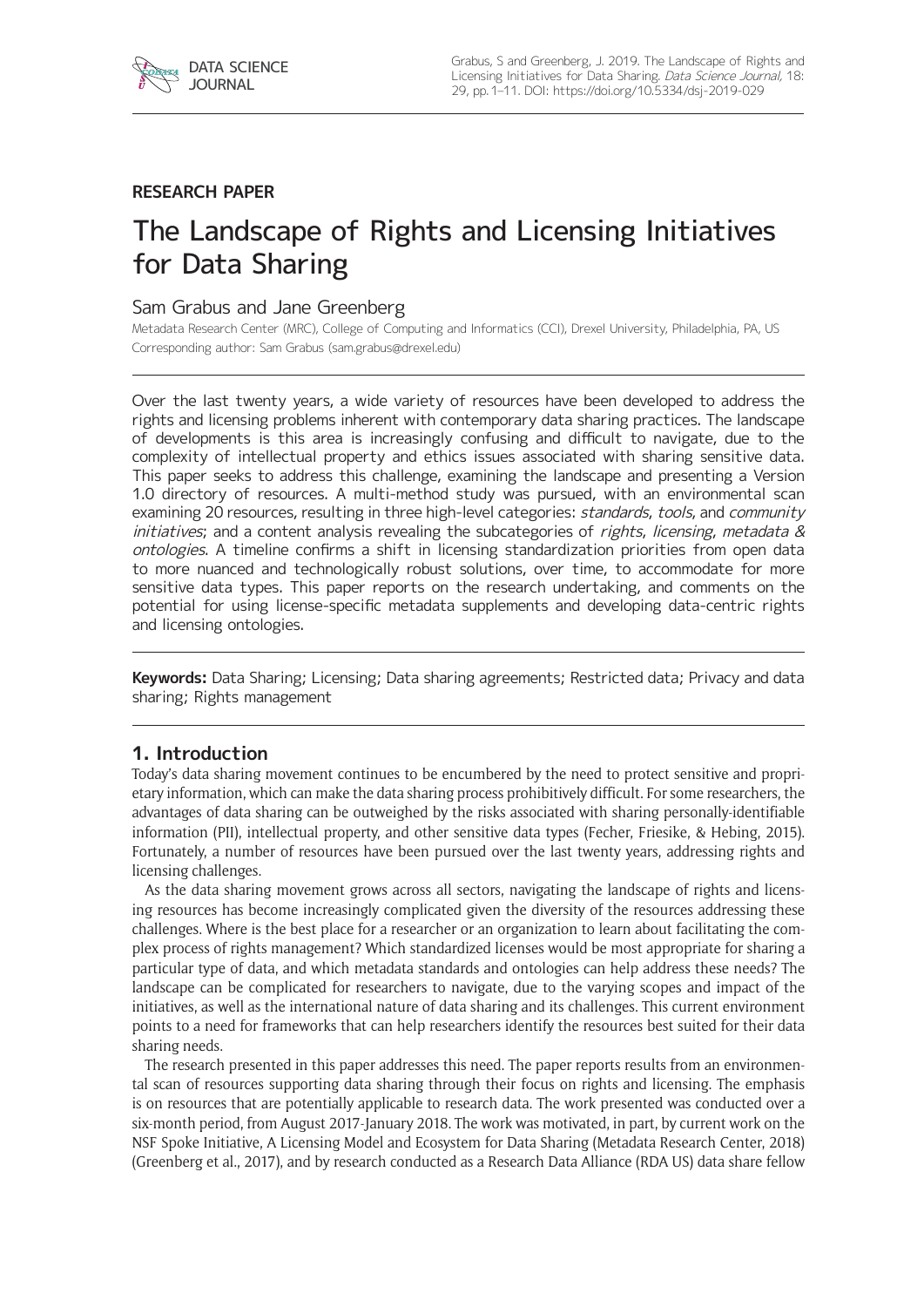(Grabus & Greenberg, 2018). The following section of this paper presents the background, covering information ethics and legal challenges of data sharing, followed by the research objectives and review the method supporting the environmental scan. Next, the results are presented in two sections: *first*, the standards, tools, and community initiatives covering rights and licensing are described, and *second*, a set of visualized results and initiative descriptions are presented as a framework for understanding how these rights and licensing developments have progressed and interrelate. The results are followed by a directory (Version 1.0) of basic initiative information, a contextual discussion of the environmental scan, and the conclusion that highlights key findings and identifies future initiative direction.

# **2. Background**

## **2.1 Ethics in Data Sharing**

Sharing research data, while crucial to the development of solutions and innovations, is encumbered with many ethical issues. Data sharing and information ethics are unavoidably interconnected in the contemporary global information society, spanning privacy, accuracy, property, and accessibility of information (PAPA), also known as focal points for developing a social contract to protect "threats to their intellectual capital" (Parrish, 2010, p. 187). Privacy, in particular, has gained much attention in the public eye over the last several years, particularly with high profile incidents, such as the Cambridge Analytica Facebook data breach (Granville, 2018). In essence, information privacy relates to our ability to control the flow of information about ourselves (Bélanger & Crossler, 2011). These privacy restrictions may complicate researcher and corporate endeavors to maintain a competitive edge and promote innovation through information insights.

Concerns about information privacy frequently prohibit the sharing of data between researchers. Researchers are concerned with losing control or even knowledge over who has access to the data, as well as how the data is accessed and ultimately used (Fecher, Friesike, & Hebing, 2015). The major factors that contribute to this apprehension are protecting personally-identifiable information categories (PII), such as the 18 Health Insurance Portability and Accountability Act (HIPAA) identifiers, intellectual property, and other sensitive data categories. These other sensitive data categories may include indigenous data (Harding et al., 2012), endangered or invasive species data (Jarnevich, Graham, Newman, Crall, & Stohlgren, 2007), same-disease data (Liu et al., 2016), and quasi-identifiers, such as gender, date of birth, and zip code, which, when combined, can uniquely identify between 63 and 87% of the US population (Liu et al., 2016).

# **2.2 Legal Issues in Data Sharing**

There are many legal liability data sharing barriers that operate in conjunction with the challenges of complying with privacy concerns. Complex data sharing agreements are frequently required in order to ensure that appropriate measures are taken to protect the privacy of PII, intellectual property, and other sensitive data types. Particularly with biomedical data, institutional policies require data sharing agreements that prohibitively complicate the data sharing process (Tenopir, 2011). Contractual agreements between organizations typically specify permissions and restraints for how the data can be handled. These specifications can include clauses regarding data updates, access controls, quality guarantees, how the data can be copied and displayed, whether it can be disseminated, how the original source will be credited, and who is responsible for remedying data breaches (Swarup, Seligman, & Rosenthal, 2006). These data sharing agreements may also specify limitations for research subject re-identification, data transferability, requirements for IRB review, and use of the data solely for research purposes. Legal aspects in data sharing can become even more complicated when a singular project integrates multiple datasets held in systems with differing data security requirements (Rockhold, Nisen, & Freeman, 2016).

Considering the collective momentum towards open access, open data, and open science, it is essential to remember that protecting individual privacy, intellectual property, and national security must be balanced against this impetus (National Research Council, 1997; National Science and Technology Council Committee on Science, & National Science and Technology Council Interagency Working Group on Digital Data, 2009). Careful measures regarding rights management and data licensing can help to ensure that researchers are able to maintain the relationship of trust with research subjects that is necessary to ensure that the research will be able to continue safely well into the future. Informatics solutions must address the concerns and repercussions regarding information privacy and legal requirements, which frequently requires extensive rights management and licensing measures.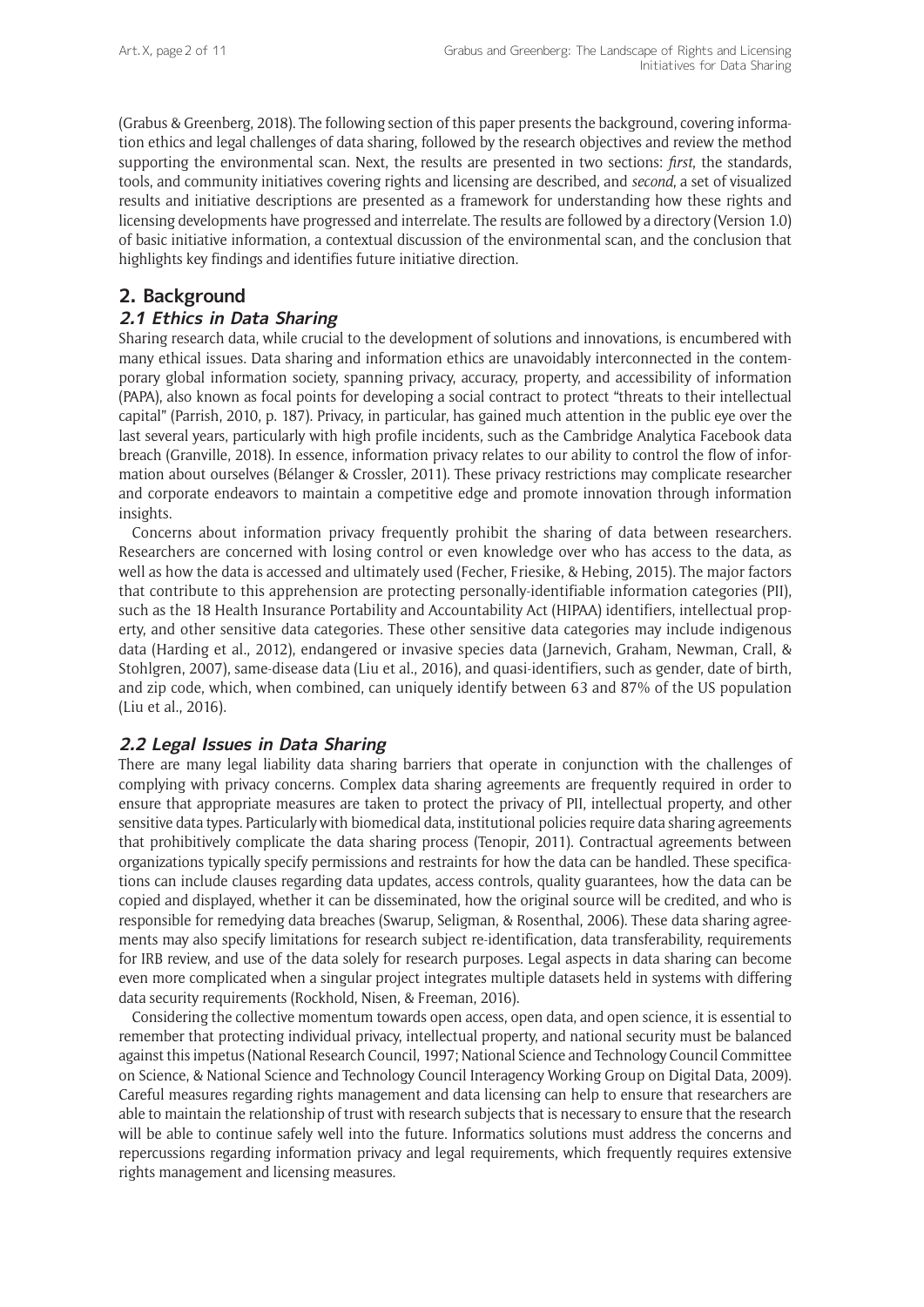# **2.3 The Landscape of Technical and Informatics Solutions**

Open data has become an international movement, particularly among STEM disciplines, although not all STEM data can be open or free. The progress has nevertheless helped to highlight ideas sharing closed data, which can be supported through reduced complexity and providing guidance for the usage of sensitive data types (Janssen, Charalabidis, & Zuiderwijk, 2012). In other words, "[data] sharing should not be an all-or-nothing choice" (Sweeney, Crosas, Bar-Sinai, 2015, p. 2), considering the many risks and challenges associated with sharing sensitive data. Moving forward, we need to develop technological and informatics solutions for sharing sensitive data to both diminish the risks and make it a less burdensome process for organizations to undergo.

This proliferation of the open data and open science movements has been an impetus for the development of an increasing variety of technological and informatics solutions for licensing and sharing data. Despite this, researcher confusion about the complex nuances of legal protection, licensing options, republishing, and data sharing prevails. (Else, 2016; Oxenham, 2016). The landscape of initiatives related to enabling to these data sharing facets is extensive, with each catering to a specific piece of the data sharing puzzle.

Some initiatives, such as the Research Data Alliance (2017c), serve to bring disciplines together to discuss and advance data sharing practices and possibilities, whereas other initiatives exist solely to develop a standard. Standards most often refer to regulatory outputs that have been formally endorsed by standard governing bodies, such as the International Organization for Standardization (ISO, 2018), World Wide Web Consortium (W3C, 2018), the European Committee for Standardization (CEN, 2018), and most recently, the Research Data Alliance has also gained traction as a global standards-creating organization in the data sharing space.

As these developments continue to grow, it is increasingly challenging for a newcomer to grasp the scope of issues such as licensing, rights management, and standards related to the data sharing process. Even those who have been engaged in addressing data sharing challenges have trouble keeping up. Currently, there is no single vetted resource for learning about the full extent of these developments and how they may address associated data sharing challenges. To this end, it seems there is a growing need for frameworks to better understand this evolving landscape. Furthermore, a directory or open list where individuals and communities can help to identify and share use information about such developments could be of tremendous value to any community or individual pursuing data sharing. The work reported on in this paper considers the complex landscape of technical and informatics data sharing solutions, and takes initial steps present as a framework and initial directory to help any community or individual seeking to navigate and learn more about sharing research data across both open and closed environments.

# **3. Objectives**

The overriding goal of this work is to provide clarity by offering a framework for understanding the landscape of data sharing initiatives at the intersection of rights and licensing. A secondary goal was to present a basis for a directory of initiatives in this area, which will evolve into an online, community-driven resource. These objectives were shaped by engagement in the North East Big Data Innovation Hub (NEBDIH), as well as work taking place within the Research Data Alliance and related communities. The next section of this paper reports on our methods and the steps taken to address these objectives.

# **4. Method**

The above objectives were pursued by conducting a multi-method approach combining an environmental scan and content analysis. Environmental scan methods are often pursued in marketing to understand the landscape and identify opportunities and threats, and to detect trends (Cooper & Schindler, 2012). Content analysis is a common method guiding the examination of an artifacts, such as a documents, images or collection of resources, and looking for patterns. The method used in the information and data area, draws from Krippendorff (2012). The combined approach, integrating an environmental scan and a content analysis was pursued to allow more thorough investigation of this topic.

The protocol for performing this research involved the following steps:

Environmental scan steps

1. *Data collection.* Journal publications, reports, slides, outputs of working groups or communities, and other artifacts associated with data sharing, rights, privacy, sensitive data, restricted data, licensing, and the intersection of these areas were collected. Steps were taken to be as comprehen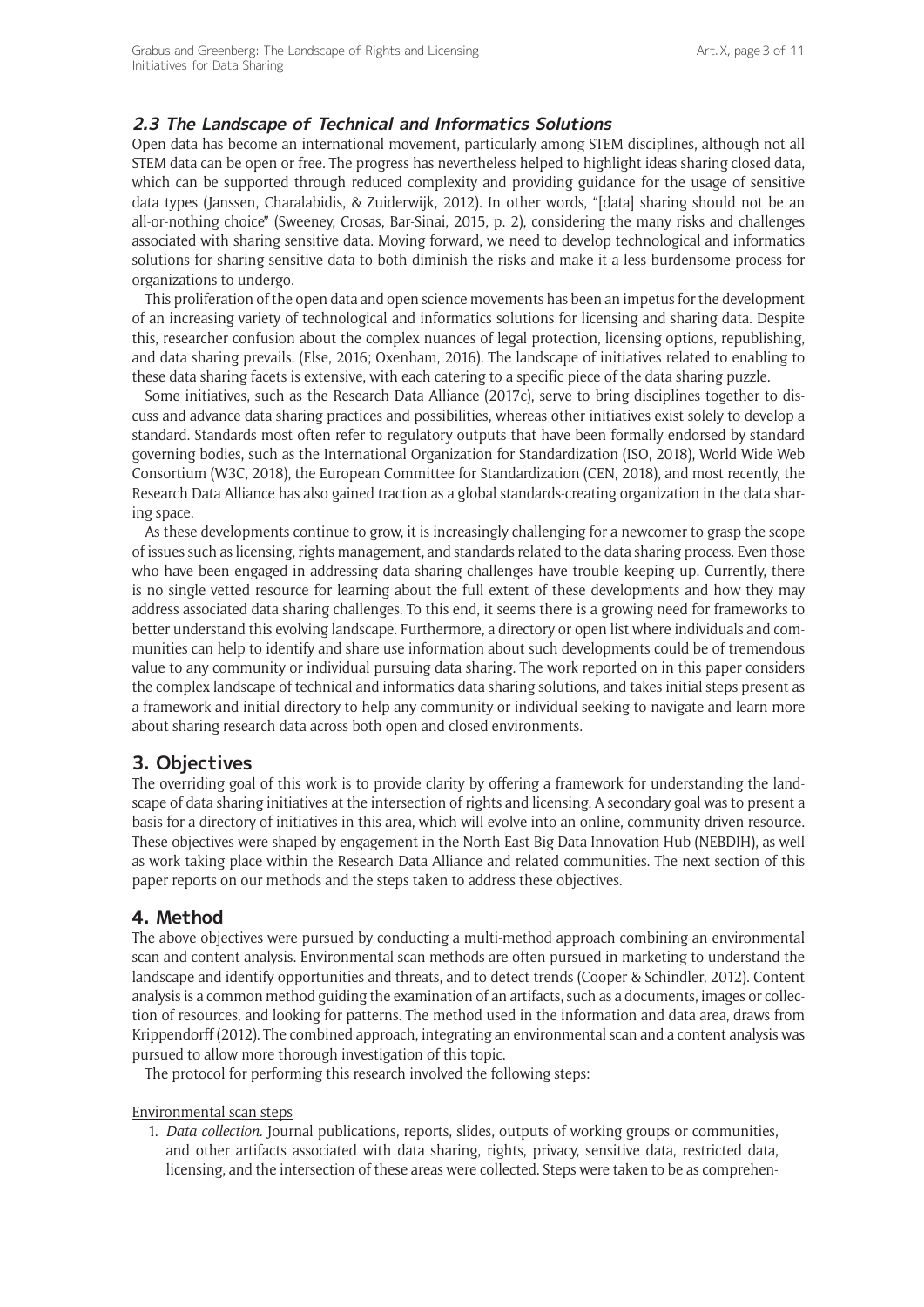sive as possible, but we also considered practical research constraints. Data collection was limited to: 1) English language, 2) materials that showed sufficient community impact through either duration of some time (e.g., a few years), or active participation through publications and other outputs. Endorsement or activity within major organizations addressing data licensing and rights management, such as the Research Data Alliance (RDA), CODATA, ESIP (Earth Science Information Partners), DPLA, and Europeana, were also considered.

- 2. *The first phase analysis.* This step drew upon the formal environmental scan methodology to identify trends. This step involved reading initiative documentation and establishing high-level categories to differentiate between the various types of initiatives identified. Our first-pass at high level categories were 1. Data licensing standardization, and 3. Metadata initiatives
- 3. *Category refinement.* After iterative review, feedback, and additional data collection, it became clear to the researchers that further refinement of these high-level categories were required. The environmental scan for the work presented in this paper yielded key types of initiatives: 1. Standards, 2. Tools, and 3. Community initiatives. Conceptualization of these high level categories were as follows:

*Standard*: a uniform technical procedure or practice as developed through expertisedriven consensus.

*Tool*: a technical application to help automate or otherwise streamline a procedure. *Community initiative*: an initiative developed by a group of people who share a concern or a passion for a rights or licensing topic within the open data community, and learn how to do it better as they interact regularly. This definition reflects the fundamental social nature of human learning.

#### Content analysis steps

- 1. *Template development.* A second-phase examination was pursued, building on the above steps, and a template was designed to methodically capture the content about the 1. Standards, 2. Tools, and 3. Community Initiatives.
- 2. *Categorization.* The second phase analysis also helped in identifying a set of sub-categories that was refined through an iterative process with members of the research team, and through feedback from individuals engaged in the Research Data Alliance.

## **5. Results**

The results of the environmental scan and content analysis are presented below. The initial environmental scan identified 20 initiatives falling into three broad categories: standards, tools, and community initiatives. As reported in **Table 1**, we identified 11 standards, three tools, and six community initiatives. **Table 1** presents the high-level framework, showing how these 20 initiatives fall into the three broad categories.

For the content analysis, each of the initiatives were further classified by the subcategories of rights, licensing, metadata & ontologies, and informational resources. Each initiative was assigned to an average of two sub-categories. Three of the initiatives were classified with one sub-category, 13 had two categories, and three fit into three sub-categories. **Table 2** presents the results of dividing the initiatives into subcategories.

| <b>Standards</b>                                                                                                                                                                                                                                                                                                                                     | <b>Tools</b>                                                                                                        | <b>Community Initiatives</b>                                                                                                                                                                                                                             |
|------------------------------------------------------------------------------------------------------------------------------------------------------------------------------------------------------------------------------------------------------------------------------------------------------------------------------------------------------|---------------------------------------------------------------------------------------------------------------------|----------------------------------------------------------------------------------------------------------------------------------------------------------------------------------------------------------------------------------------------------------|
| · Creative Commons<br>• Open Data Commons<br>· The Open Government License<br>· RightsStatements.org<br>. Linked Content Coalition<br>· The Data Use Ontology<br>· The Neurona Data Protection Ontology<br>· W3C Permissions & Obligations Expression<br>$\cdot$ ONIX-PL<br>· RightsDeclarationMD Extension Schema<br>· Open Digital Rights Language | · ShareDB: A Licensing Model and<br>Ecosystem for Data Sharing<br>$\cdot$ DataTags<br>· Legal Assessment Tool (LAT) | · Research Data Alliance<br>· Datasets Licensing Project<br>• DCC's How to License<br>Research Data<br>$\cdot$ The (Re) usable Data Project<br>· FAIRsharing.org<br>· The Federal Demonstration<br>Partnership: Data Transfer<br>and Use Agreement Pilot |

#### **Table 1:** Initiative Categories.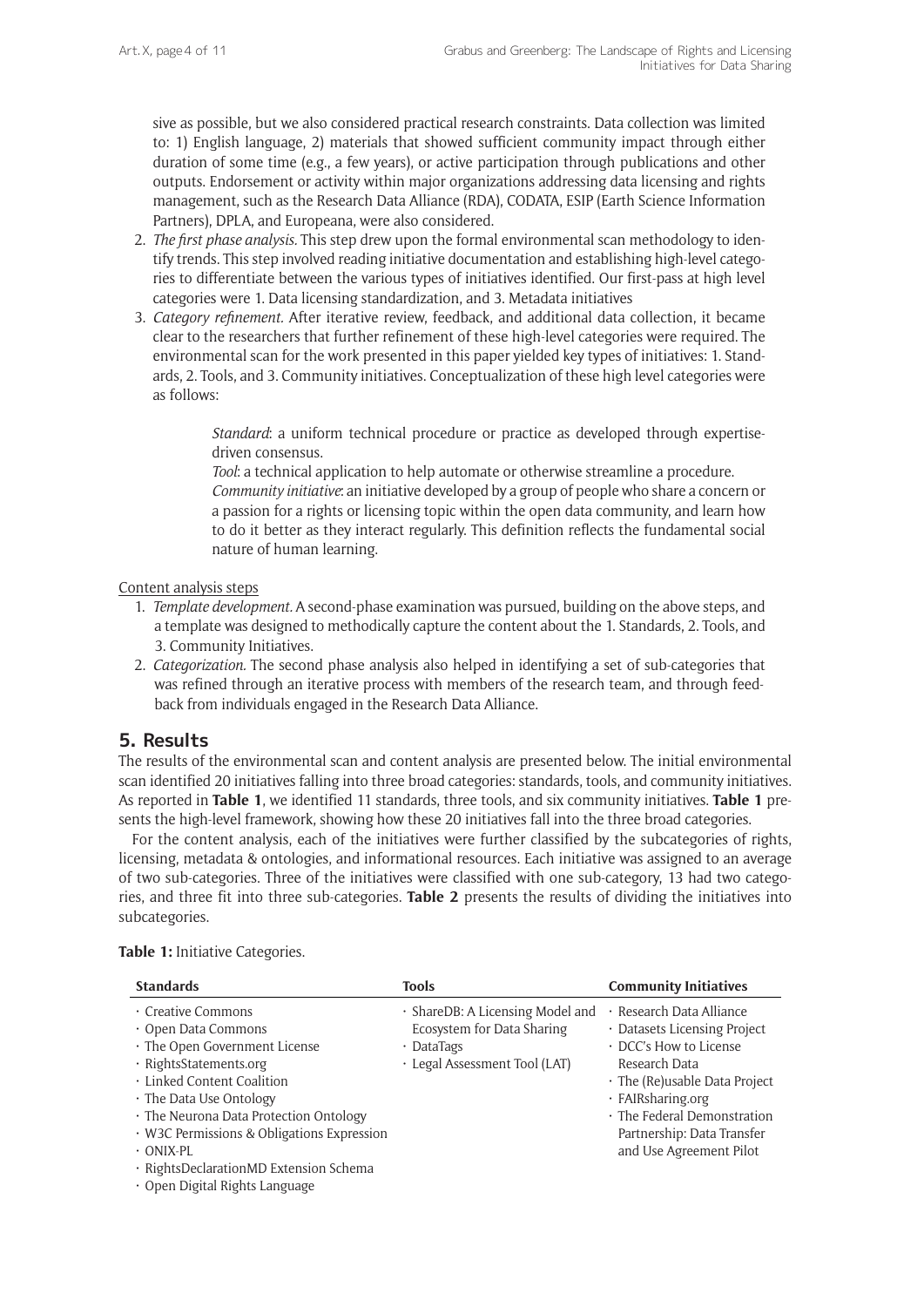#### **Table 2:** Initiative Subcategories.

|                                                         | <b>Rights</b> | Licensing | Metadata and<br><b>Ontologies</b> | <b>Informational</b><br><b>Resources</b> |
|---------------------------------------------------------|---------------|-----------|-----------------------------------|------------------------------------------|
| <b>Creative Commons</b>                                 |               |           |                                   |                                          |
| Datasets Licensing Project                              |               |           |                                   |                                          |
| DataTags                                                |               |           |                                   |                                          |
| The Data Use Ontology                                   |               |           |                                   |                                          |
| DCC's How to License Research Data                      |               |           |                                   |                                          |
| FAIRsharing.org                                         |               |           |                                   |                                          |
| The FDP Data Transfer and Use Agreement Pilot           |               |           |                                   |                                          |
| Legal Assessment Tool (LAT)                             |               |           |                                   |                                          |
| Linked Content Coalition                                |               |           |                                   |                                          |
| The Neurona Data Protection Ontology                    |               |           |                                   |                                          |
| ONIX-PL                                                 |               |           |                                   |                                          |
| Open Data Commons                                       |               |           |                                   |                                          |
| Open Digital Rights Language (ODRL)                     |               |           |                                   |                                          |
| The Open Government License                             |               |           |                                   |                                          |
| The (Re)Usable Data Project                             |               |           |                                   |                                          |
| Research Data Alliance                                  |               |           |                                   |                                          |
| RightsDeclarationMD Extension Schema                    |               |           |                                   |                                          |
| RightsStatements.org                                    |               |           |                                   |                                          |
| ShareDB: A Licensing Model & Ecosystem for Data Sharing |               |           |                                   |                                          |
| W3C Permissions & Obligations Expression                |               |           |                                   |                                          |

Another output of the content analysis is a timeline of when these initiatives started (**Figure 1**), in order to identify any insights regarding the progression of initiative scope and emphasis over time.

The timeline begins with the development of Creative Commons, ODRL, and RightsDeclarationMD in 2001, and the last initiatives reported in this research are the (Re)usable Data Project, Datasets Licensing Project, The Data Use Ontology, and the FDP Data Transfer and Use Pilot, all of which started in 2017. Beginning with 2008, 16 out of the 20 initiatives (80%) started in the second half of this 16-year time span, with the remaining 4 initiatives (20%) starting between 2001 and 2007. This timeline also shows that the "open" licensing standardization efforts (Creative Commons, Open Data Commons, and The Open Government License) were developed between 2001 and 2009, while the other two licensing initiatives (ShareDB and the Datasets Licensing Project), started far more recently (in 2016 and 2017 respectively), and with substantial technological components. This may suggest a shift in prioritization due to the need for more nuanced solutions.

# **6. Directory (Version 1.0)**

The initiatives explored in this environmental scan are described more extensively in this directory (**Table 3**), reporting the following details: name, sub-categories, date initiated, founded by, current URL, followed by the goals and status in the *Appendix*. The goal of providing these more significant descriptions is to provide readers with a concise glimpse of the scope and purpose for each initiative, as well as what types of data are appropriate for the various standardization efforts and technological infrastructures.

# **7. Discussion**

The above data analysis presented broad categories, subcategories, a timeline, and directory (Version 1.0) of initiative efforts. The classification of these initiatives demonstrates the complexity of these various initiatives, since most initiatives address more than one need, and vary in purpose and scope. The results show that we can look at these initiatives both at a top level, in terms of being a standard, tool, or community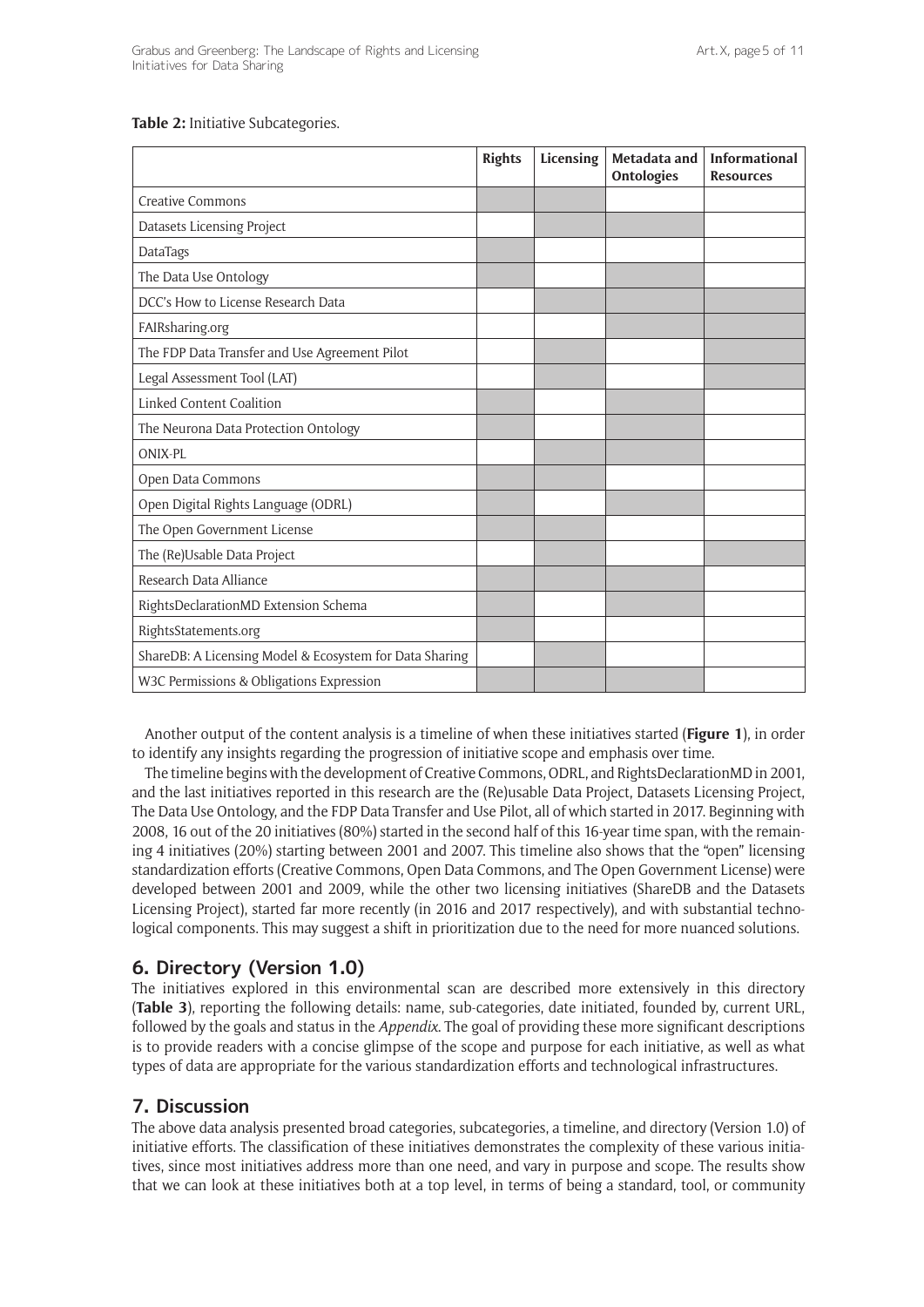

**Figure 1:** Timeline of Initiatives.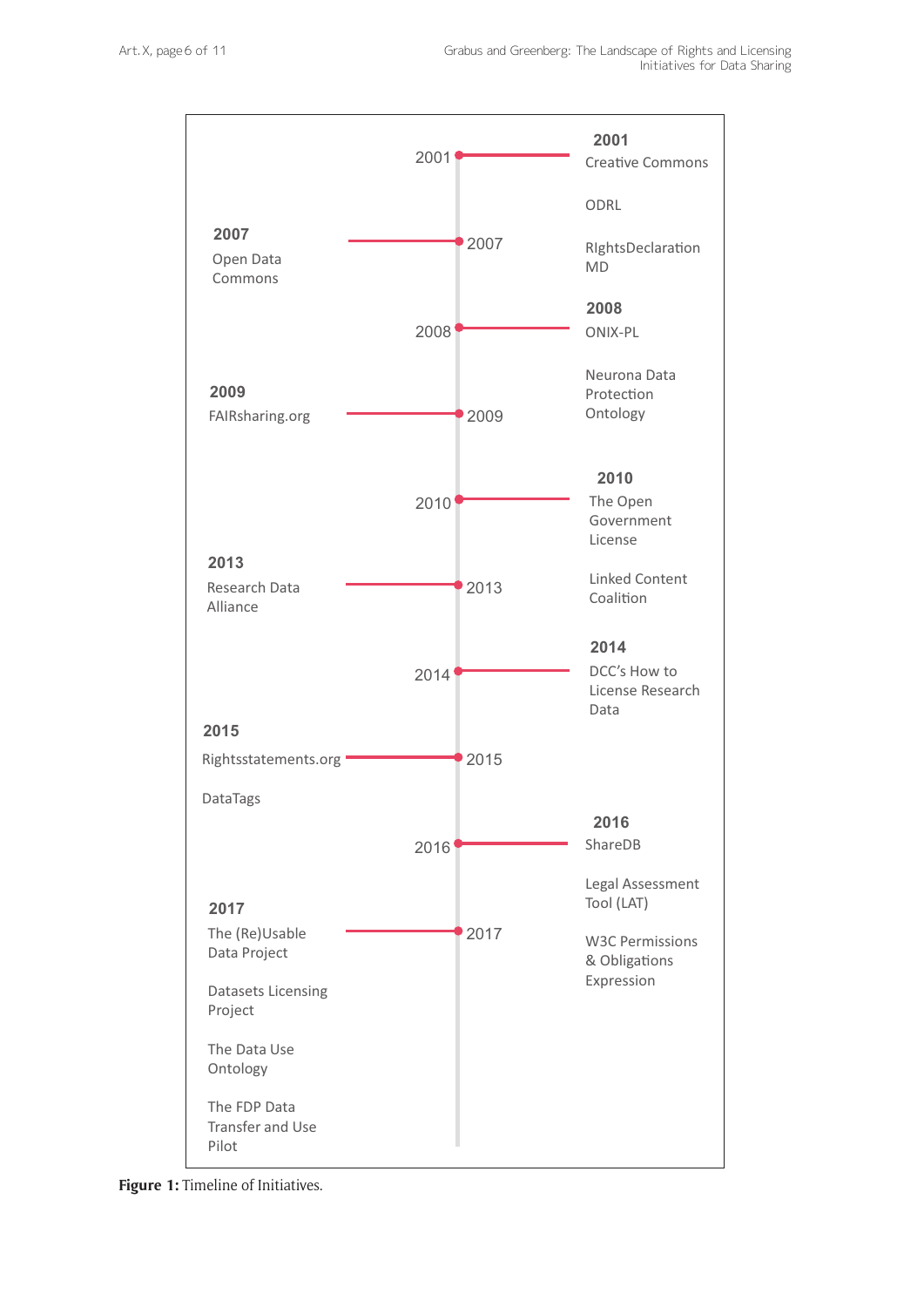initiative, and at a more specific level, regarding the multiple ways that many of these initiatives approach the challenges of sharing data. Our top-level classification showed a heavy emphasis on the development of standards and community initiatives, with far fewer tools to facilitate the process. The classification of initiatives into subcategories provided further insights. The vast majority of these initiatives fell into two or more subcategories, demonstrating that the majority of standards, tools, and communities at the intersection of

#### **Table 3:** Directory (Version 1.0).

|                  | <b>Initiatives</b>                                                                         | Sub-<br>Categories                               | <b>Date</b><br><b>Initiated</b> | <b>Founded By</b>                                                                                                        | <b>Current URL</b>                                                                                |
|------------------|--------------------------------------------------------------------------------------------|--------------------------------------------------|---------------------------------|--------------------------------------------------------------------------------------------------------------------------|---------------------------------------------------------------------------------------------------|
| <b>Standards</b> | Creative<br><b>Commons</b>                                                                 | Licensing,<br>Rights                             | 2001                            | Lawrence Lessig                                                                                                          | https://creativecommons.<br>$\text{org}/$                                                         |
|                  | <b>Open Data</b><br><b>Commons</b>                                                         | Licensing,<br>Rights                             | 2007                            | Open Knowledge<br>Foundation                                                                                             | https://opendatacommons.<br>$\text{org}/$                                                         |
|                  | The Open<br>Government<br>License                                                          | Licensing,<br>Rights                             | 2010                            | UK National Archives                                                                                                     | http://www.nationalarchives.<br>gov.uk/doc/open-govern-<br>ment-licence/version/3/                |
|                  | RightsState-<br>ments.org                                                                  | Rights                                           | 2015                            | DPLA and Europeana                                                                                                       | http://rightsstatements.org/<br>en/                                                               |
|                  | <b>Linked Con-</b><br>tent Coalition                                                       | Rights,<br>Metadata &<br>Ontolgoies              | 2010                            | European Publisher's<br>Council                                                                                          | http://www.linkedcontent-<br>coalition.org/                                                       |
|                  | The Data Use<br><b>Ontology</b>                                                            | Rights,<br>Metadata &<br>Ontolgoies              | 2017                            | Global Alliance for<br>Genomics and Health                                                                               | https://github.com/EBIS-<br>POT/DUO                                                               |
|                  | The Neuron a<br>Ontology                                                                   | Rights,<br>Metadata &<br>Ontolgoies              | 2008                            | S21 sec security<br>company and the<br>Institute of Law and<br>Technology at the<br>Universitat Autonoma<br>de Barcelona | N/A                                                                                               |
|                  | <b>W3C Permis-</b><br>sions & Obliga-<br>tions Expres-<br>sion                             | Rights, Licens-<br>ing, Metadata<br>& Ontolgoeis | 2016                            | W3C                                                                                                                      | https://www.w3.org/2016/<br>poe/wiki/Main Page                                                    |
|                  | <b>ONIX-PL</b>                                                                             | Licensing,<br>Metadata &<br>Ontologies           | 2008                            | Digital Library Fed-<br>eration's Electronic<br>Resource Manage-<br>ment Initiative (ERMI)<br>and EDItEUR/NISO           | http://www.editeur.org/21/<br>ONIX-PL/                                                            |
|                  | RightsDeclara-<br>tion MD Exten-<br>sion Schema                                            | Rights,<br>Metadata &<br>Ontolgoies              | 2001                            | Digital Library<br>Foundation for digital<br>library objects                                                             | https://www.loc.gov/stand-<br>ards/rights/METSRights.xsd                                          |
|                  | <b>Open Digital</b><br>Rights Lan-<br>guage (ODRL)                                         | Rights,<br>Metadata &<br>Ontologies              | 2001                            | W3C Permissions &<br>Obligations Expres-<br>sion Working Group                                                           | https://www.w3.org/commu-<br>nity/odrl/                                                           |
| <b>Tools</b>     | ShareDB: A<br>Licensing<br><b>Model and</b><br><b>Ecosystem for</b><br><b>Data Sharing</b> | Licensing                                        | 2016                            | Drexel University's<br>Metadata Research<br>Center, MIT, Brown<br>University                                             | https://cci.drexel.edu/mrc/<br>rescarch/a-licensing-model-<br>and-ecosystem-for-data-<br>sharing/ |
|                  | <b>DataTags</b>                                                                            | Rights                                           | 2015                            | Harvard's Dataverse                                                                                                      | https://datatags.org/                                                                             |
|                  | <b>Legal Assess-</b><br>ment Tool<br>(LAT)                                                 | Informational<br>Resource,<br>Licensing          | 2016                            | BioMedBridges                                                                                                            | N/A                                                                                               |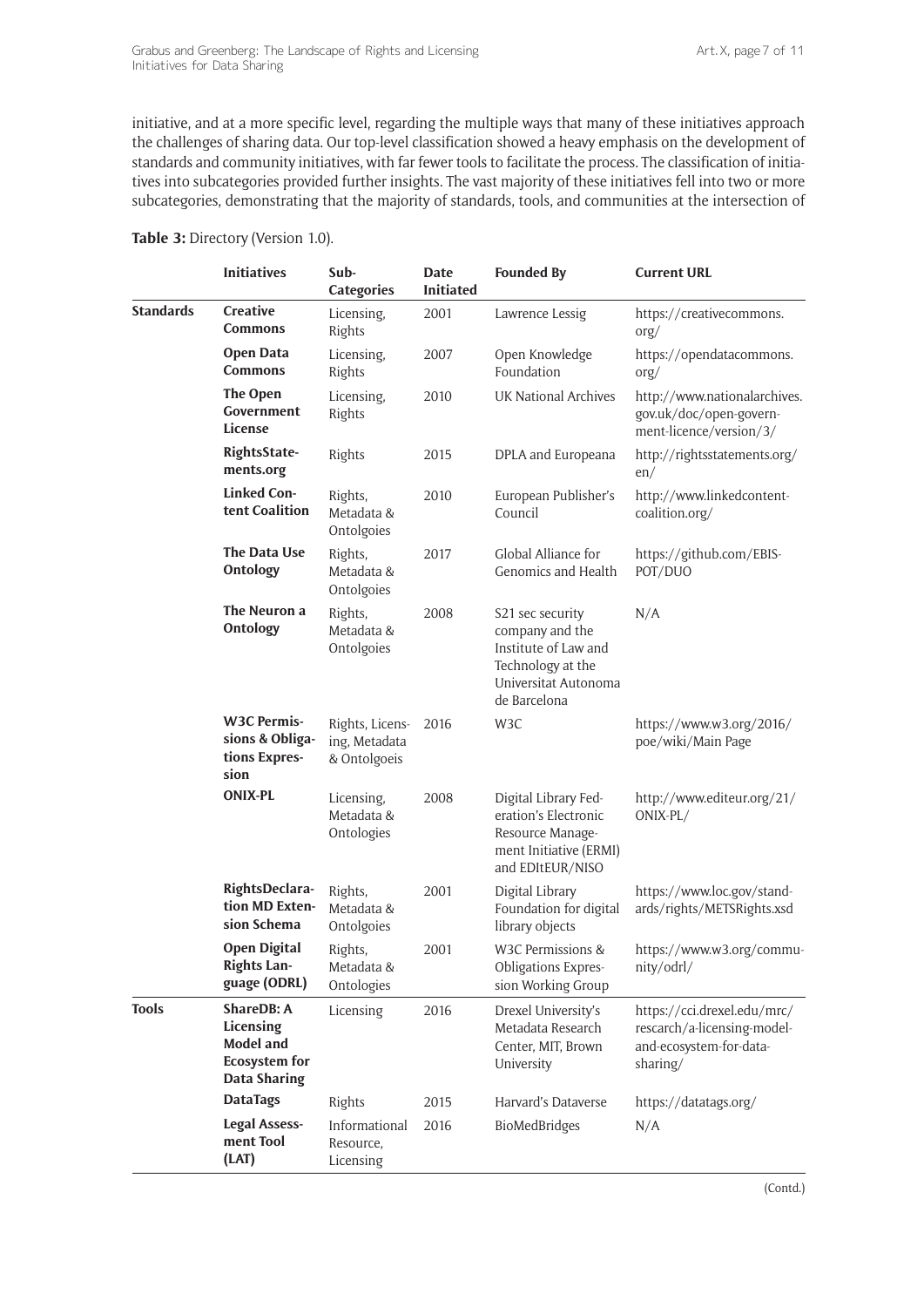|                               | <b>Initiatives</b>                                                                                         | Sub-<br>Categories                                                   | <b>Date</b><br><b>Initiated</b> | <b>Founded By</b>                                                                                                                               | <b>Current URL</b>                                                                  |
|-------------------------------|------------------------------------------------------------------------------------------------------------|----------------------------------------------------------------------|---------------------------------|-------------------------------------------------------------------------------------------------------------------------------------------------|-------------------------------------------------------------------------------------|
| Community<br><b>Initiaves</b> | <b>Research Data</b><br><b>Alliance</b>                                                                    | Rights, Licens-<br>ing, Metadata<br>& Ontolgoeis                     | 2013                            | European Commis-<br>sion, the US National<br>Science Founda-<br>tion (NSF), and the<br>Australian Govern-<br>ment's Department of<br>Innovation | https://www.rd-a1liance.org/                                                        |
|                               | <b>Datasets</b><br>Licensing<br>Project                                                                    | Licensing,<br>Metadata &<br>Ontologies                               | 2017                            | Jisc, The University of<br>Glasgow, and CREATe                                                                                                  | httns://datasetlicencing.<br>wordpress.com/                                         |
|                               | <b>DCC's How</b><br>to License<br><b>Research Data</b>                                                     | Informational<br>Resource.<br>Licensing,<br>Metadata &<br>Ontologies | 2014                            | Digital Curation<br>Centre                                                                                                                      | http://www.dcc.ac.uk/<br>resources/how-guides/<br>license-research-data             |
|                               | The (Re)Usable<br>Data Project                                                                             | Informational<br>Resource.<br>Licensing                              | 2017                            | National Center for<br>Advancing Trans-<br>lational Sciences<br>(NCATS) Biomedical<br>Data Translator and<br>the Monarch Initiative             | http://reusabledata.org/                                                            |
|                               | FAIRsharing.<br>org                                                                                        | Informational<br>Resource.<br>Metadata &<br>Ontologies               | 2009                            | University of Oxford<br>e-Research Centre                                                                                                       | https://fairsharing.org/                                                            |
|                               | <b>The Federal</b><br>Demonstra-<br>tion Partner-<br>ship: Data<br><b>Transfer and</b><br><b>Use Pilot</b> | Informational<br>Resource.<br>Licensing                              | 2017                            | The Federal Demon-<br>stration Partnership                                                                                                      | http://thefdp.org/default/<br>committees/research-compli-<br>ance/data-stewardship/ |

rights and licensing are multi-faceted. As discussed above, the timeline of initiatives demonstrated a shift in licensing standardization priorities, which may suggest that while the open license standardization efforts have been successful in meeting the needs of a particular segment of the data sharing community, there are still too many barriers that prevent researchers from sharing their data, and these data sharing challenges need to be met with more nuanced, robust, and interoperable licensing initiatives that can ensure the protection of more sensitive data types.

This research also produced additional key observations that could inform future research, but will require further analysis. An interesting metadata observation from the environmental scan results is that none of the rights or licensing-related standards and schemas were developed specifically for use with research data. Despite the proliferation of rights-related and licensing metadata schemas, one of the challenges is implementing commerce or library-centric metadata schemas for data-centric data sharing needs. Perhaps the use of multiple metadata formats could be encouraged in order to allow researchers to append their discipline-specific metadata standards with interoperable rights or licensing standards to communicate essential privacy and intellectual property requirements and limitations. The idea is to employ rights or licensingspecific metadata supplements as boundary objects that reach across communities (Star & Griesemer, 1989), facilitating interoperability between disparate data sharing communities within industry, academia, and government.

The two ontologies discovered, however, *are* specific to research data. The Data Use Ontology was developed specifically the facilitate the sharing of genomics data, which would most likely not be appropriate when sharing other types of research data. The Neurona Data Protection Ontology, while pertinent to data protection and security, is only relevant within the Spanish legal system and European Union data protection guidelines, and thus may not be appropriate for more widespread application. One potential avenue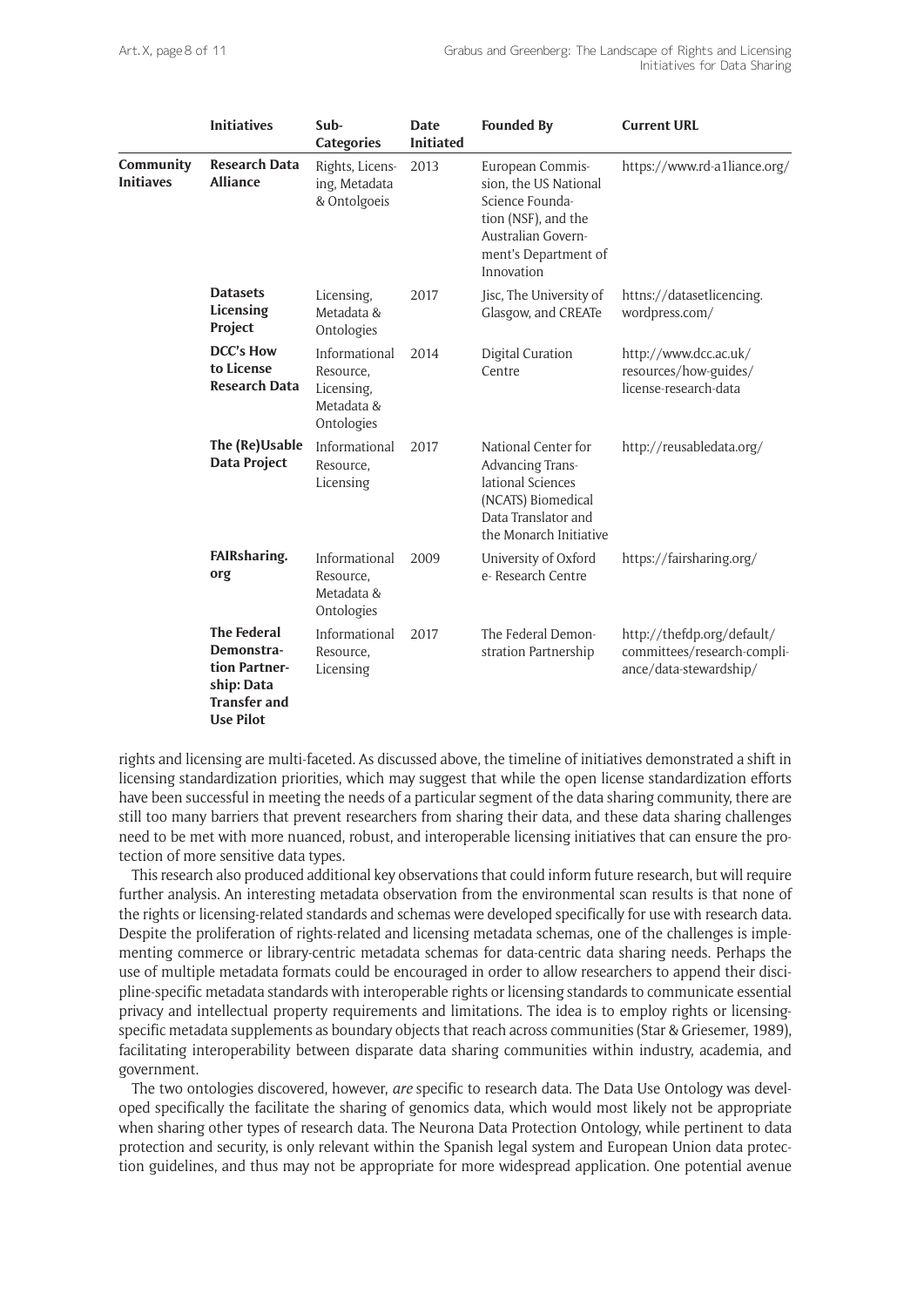forward to address this gap in research data-specific rights and licensing metadata standards is to develop a generic or cross-discipline ontology or standard for expressing rights and licensing metadata for the purposes of data sharing. By identifying cross-disciplinary rights management and licensing requirements for sharing private and sensitive data types, an information model could be developed to enable the sharing of disparate research data types across multiple domains.

The current landscape of initiatives seeking to address the rights management and licensing complications of data sharing is encouraging, but there are challenges regarding the implementation of these various efforts. For example, there are different applicable standards and policies for data sharing, not just between different disciplines and communities, but also between US-centric and international efforts. Data sharing initiatives in Europe may not be appropriate to meet data sharing needs in the United States, due to the disparate community-specific, local, and national regulations for protecting privacy.

The directory of data sharing initiatives examined in this paper is not exhaustive, and there are undoubtedly many other ongoing efforts to address the rights management and licensing challenges of sharing private and sensitive data types. Identifying all of the initiatives may not be possible, due to the varying progress, publicity, and impact level of initiatives, from local domain-specific repositories, to national or global efforts. Another limitation of this research is that the categories and subcategories used for this environmental scan are subjective in nature, established iteratively by the researchers, and could be categorized in different ways. However, the categories and sub-categories created by the researchers are intended to provide users with a quick glance at the scope and purpose of these rights and licensing efforts. Similarly, an additional challenge is that people from different backgrounds and perspectives within data communities may have varying notions of what qualifies as a standard, tool, or community initiative. For this study, effort was made to follow what seemed to be most consistent for our purposes and within the context of how these topics are generally understood within the RDA community.

# **8. Conclusion and Next Steps**

The objective of this research was to provide clarity by offering a framework of the landscape of data sharing initiatives at the intersection of rights and licensing, based on the categories and subcategories used. This was accomplished through an environmental scan, which was performed through the collection, categorization, and presentation of results, including the development of a resource directory (Version 1.0). The results demonstrated how these 20 initiatives interrelated and differed, as well as how the trend of rights and licensing efforts have progressed over the last 16 years. Over time, efforts shifted from the development of open licensing standardization initiatives to more nuanced and technologically-focused efforts, which can accommodate for more sensitive and private data types. The directory was developed as a contribution for researchers, as a one-stop resource for understanding what organizations and people developed the initiative, when it was developed, what are the goals and current status, as well as where to find more information. Gathering information for the directory also identified insights and opportunities in the metadata and ontology community, including the need for universal rights and licensing metadata standards and ontologies specifically for use with research data.

As the landscape of data sharing initiatives continues to grow, clear next steps include connecting this resource to the Northeast Big Data Innovation Hub's data sharing spoke initiative, Drexel's Metadata Research Center, and the Research Data Alliance. We will provide a template to these organizations, for wider and further vetting and contribution to this directory. Additional next steps include further engagement with developing data sharing standards and best practices with the Research Data Alliance global community, as well as promoting the continued development of standards, tools, and communities that specifically promote the sharing of sensitive and private data types. Through the development of these initiatives and solutions, the prohibitively difficult process of sharing data will become easier, which is essential to support scientific research and innovation.

# **Additional File**

The additional file for this article can be found as follows:

• **Appendix.** Expanded directory: Standards, Tools, and Community Initiatives. DOI: [https://doi.](https://doi.org/10.5334/dsj-2019-029.s1) [org/10.5334/dsj-2019-029.s1](https://doi.org/10.5334/dsj-2019-029.s1)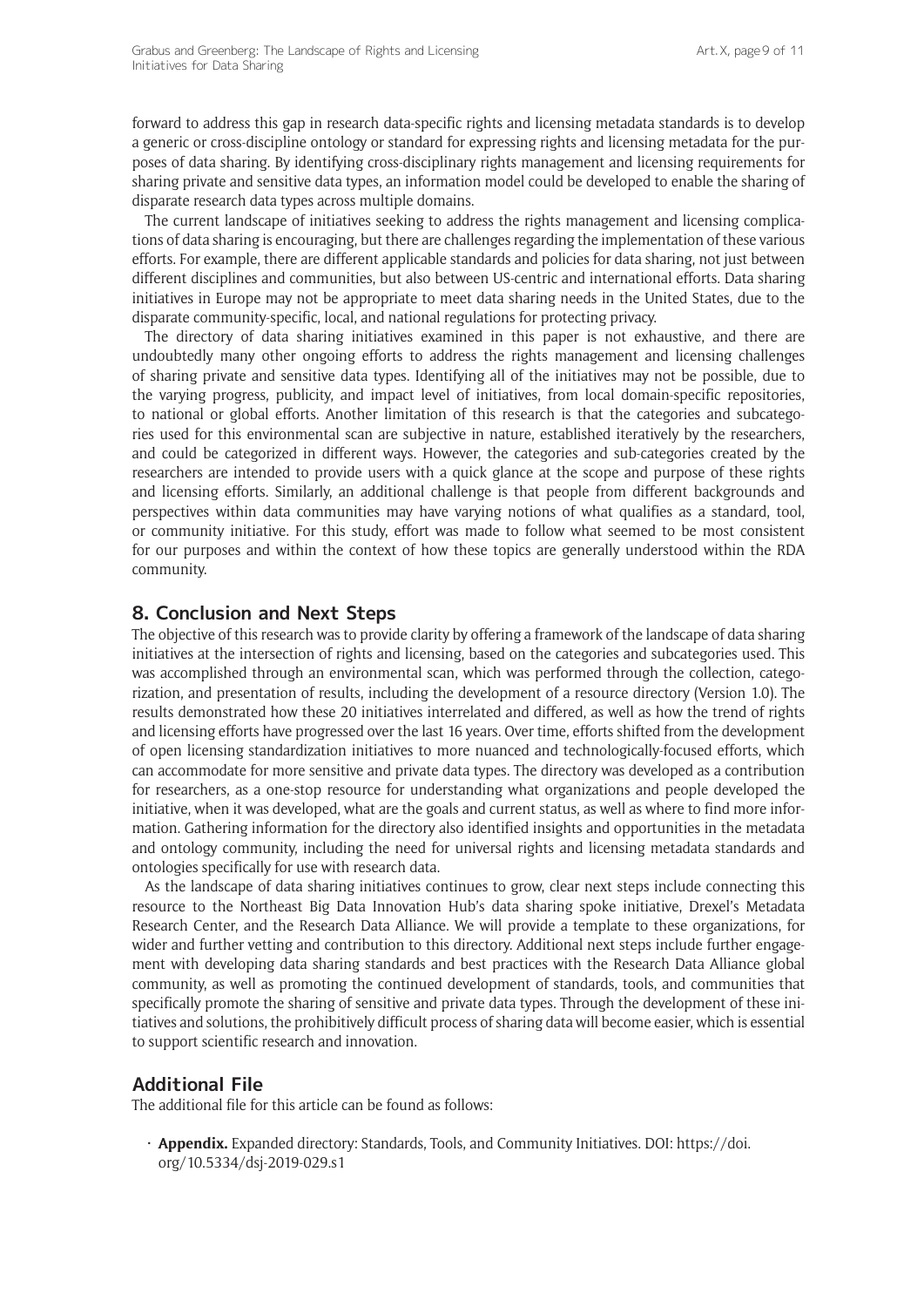# **Acknowledgements**

We acknowledge the support of the National Science Foundation/IIS/BD Spokes/Award #1636788, Alfred P. Sloan Foundation #G-2014-13746, and the National Science Foundation NSF ACI #1349002.

This paper was supported by the RDA Europe 4.0 project that has received funding from the European Union's Horizon 2020 research and innovation programme under grant agreement No 777388.

# **Competing Interests**

The authors have no competing interests to declare.

## **References**

- **Bélanger, F** and **Crossler, RE.** 2011. Privacy in the digital age: A review of information privacy research in information systems. *MIS Quarterly* 35(4): 1017–1041. DOI:<https://doi.org/10.2307/41409971>
- **CEN.** 2018. European Committee for Standardization. Retrieved April 17, 2018 from [https://www.cen.eu/](https://www.cen.eu/Pages/default.aspx) [Pages/default.aspx](https://www.cen.eu/Pages/default.aspx).

**Cooper, D** and **Schindler, P.** 2013. *Business research methods*, 12th Edition, McGraw Hill.

- **Else, H.** 2016. Half of academics confused about open data. *Times Higher Education*. Retrieved April 24, 2018 from [https://www.timeshighereducation.com/news/half-academics-confused-about-open-data#](https://www.timeshighereducation.com/news/half-academics-confused-about-open-data#survey-answer) [survey-answer.](https://www.timeshighereducation.com/news/half-academics-confused-about-open-data#survey-answer)
- **Fecher, B, Friesike, S** and **Hebing, M.** 2015. What Drives Academic Data Sharing? *PLoS ONE* 10(2): e0118053. DOI:<https://doi.org/10.1371/journal.pone.0118053>
- **Grabus, S** and **Greenberg, J.** 2018. Resources for understanding the data sharing landscape: Rights, licensing, and related initatives. *Poster presented at the Research Data Alliance 11th Plenary Meeting*. Berlin, Germany.
- **Granville, K.** 2018. Facebook and Cambridge Analytica: What You Need to Know as Fallout Widens. *The New York Times*. Retrieved June 12, 2018 from [https://www.nytimes.com/2018/03/19/technology/](https://www.nytimes.com/2018/03/19/technology/facebook-cambridge-analytica-explained.html) [facebook-cambridge-analytica-explained.html.](https://www.nytimes.com/2018/03/19/technology/facebook-cambridge-analytica-explained.html)
- **Harding, A, Harper, B, Stone, D, O'Neill, C, Berger, P, Harris, S** and **Donatuto, J.** 2012. Conducting research with tribal communities: Sovereignty, ethics, and data-sharing issues. *Environmental Health Perspectives* 120(1): 6–10. DOI: <https://doi.org/10.1289/ehp.1103904>
- **ISO.** 2018. International Organization for Standardization: When the world agrees. Retrieved April 20, 2018 from [https://www.iso.org/home.html.](https://www.iso.org/home.html)
- **Janssen, M, Charalabidis, Y** and **Zuiderwijk, A.** 2012. Benefits, Adoption Barriers and Myths of Open Data and Open Government. *Information Systems Management* 29(4): 258–268. DOI: [https://doi.org/10.108](https://doi.org/10.1080/10580530.2012.716740) [0/10580530.2012.716740](https://doi.org/10.1080/10580530.2012.716740)
- **Jarnevich, CS, Graham, JJ, Newman, GJ, Crall, AW** and **Stohlgren, TJ.** 2007. Balancing data sharing requirements for analyses with data sensitivity. *Biological Invasions*, 9(5): 597–599. DOI: [https://doi.](https://doi.org/10.1007/s10530-006-9042-4) [org/10.1007/s10530-006-9042-4](https://doi.org/10.1007/s10530-006-9042-4)
- **Krippendorff, K.** 2012. Content analysis: An introduction to its methodology (3<sup>rd</sup> ed.). Thousand Oaks, CA: Sage Publications.
- **Liu, X, Li, X-B, Motiwalla, L, Li, W, Zheng, H** and **Franklin, PD.** 2016. Preserving Patient Privacy When Sharing Same-Disease Data. *Journal of Data and Information Quality* 7(4): 1–14. DOI: [https://doi.](https://doi.org/10.1145/2956554) [org/10.1145/2956554](https://doi.org/10.1145/2956554)
- **National Research Council.** 1997. Bits of power: Issues in global access to scientific data. Washington, DC: The National Academies Press. DOI: <https://doi.org/10.17226/5504>
- **National Science and Technology Council (U.S.), Committee on Science, & National Science and Technology Council (U.S.)** and **Interagency Working Group on Digital Data.** 2009. *Harnessing the power of digital data for science and society: Report of the interagency working group on digital data to the committee on science of the national science and technology council*. Washington, D.C.: Interagency Working Group on Digital Data.
- **Oxenham, S.** 2016. Legal confusion threatens to slow data science. *Nature*. Retrieved April 24, 2018 from [https://www.nature.com/news/legal-confusion-threatens-to-slow-data-science-1.20359.](https://www.nature.com/news/legal-confusion-threatens-to-slow-data-science-1.20359) DOI: [https://](https://doi.org/10.1038/536016a) [doi.org/10.1038/536016a](https://doi.org/10.1038/536016a)
- **Parrish, JL, Jr.** 2010. PAPA knows best: Principles for the ethical sharing of information on social networking sites. *Ethics and Information Technology* 12(2): 187–193. DOI: [https://doi.org/10.1007/s10676-010-](https://doi.org/10.1007/s10676-010-9219-5) [9219-5](https://doi.org/10.1007/s10676-010-9219-5)